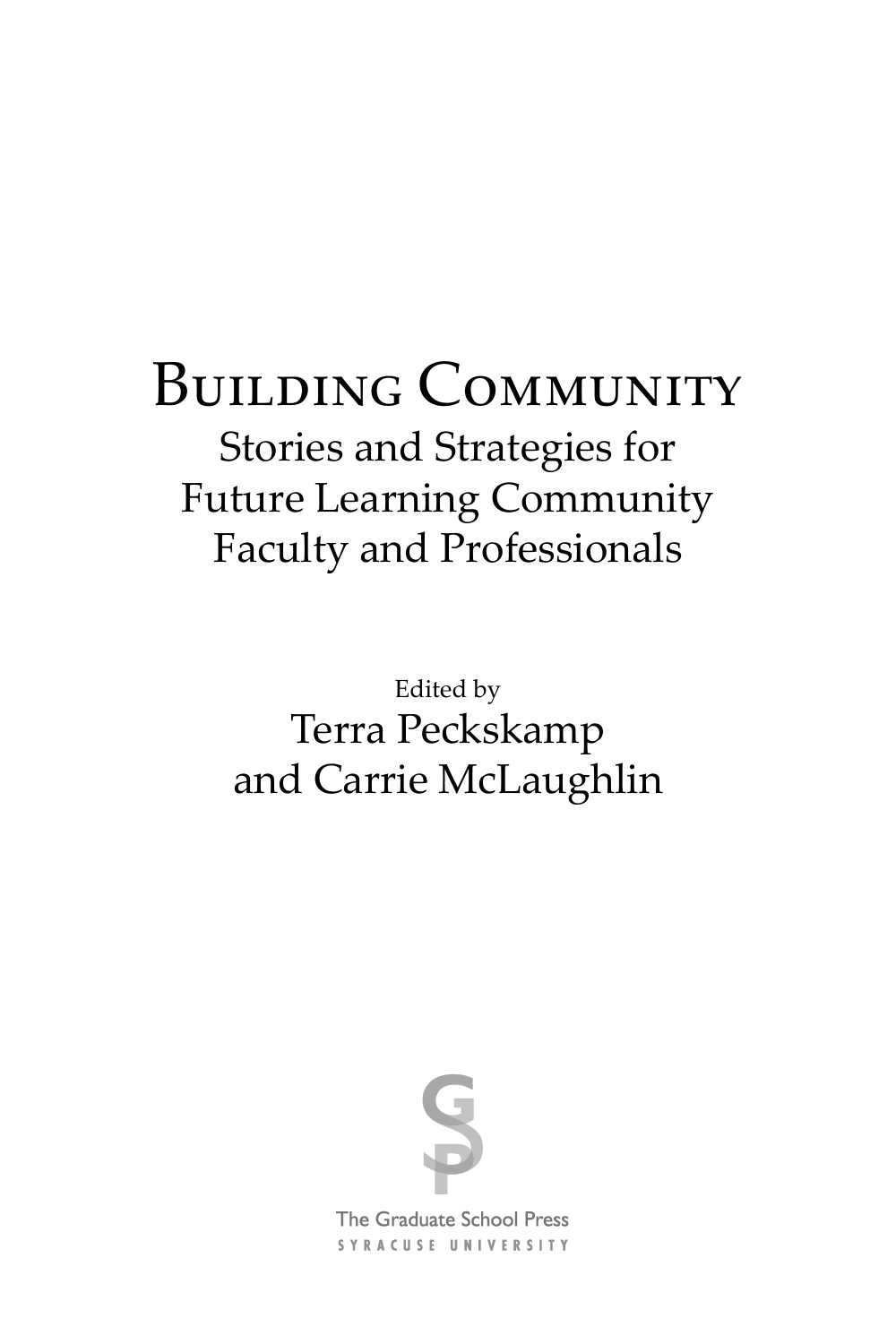# **Contents**

| Acknowledgments                                                                                                                                 | vii            |
|-------------------------------------------------------------------------------------------------------------------------------------------------|----------------|
| <b>Editors' Introduction</b><br>Terra Peckskamp and Carrie McLaughlin                                                                           | $\mathbf{1}$   |
| Introduction<br>Sandra Hurd                                                                                                                     | $\overline{4}$ |
| PART ONE: HISTORY, STRUCTURE, AND ASSESSMENT                                                                                                    |                |
| Understanding the Evolution of Learning Community<br>Concepts: A Historical Perspective<br>Dianna Winslow                                       | 9              |
| Learning Communities: A Structural Overview<br>Heather Strine Patterson                                                                         | 18             |
| Tips and Strategies for Assessing Learning Communities<br>jared halter and Camila Lértora Nardozzi                                              | 26             |
| Learning Communities Assessment: Challenges and<br>Recommendations from Faculty and Staff Perspectives<br>W. Leslie Burleson and Michele Tarnow | 33             |
| PART TWO: TEACHING AND LEARNING IN A LEARNING COMMUNITY                                                                                         |                |
| The Arts Adventure LC: A Classroom-to-Community Cultural<br>Connection                                                                          |                |
| Eileen Strempel                                                                                                                                 | 41             |
| Creating a Unique Learning Community Through Creativity,<br>Innovation, and Entrepreneurship<br>Eric M. Alderman                                | 45             |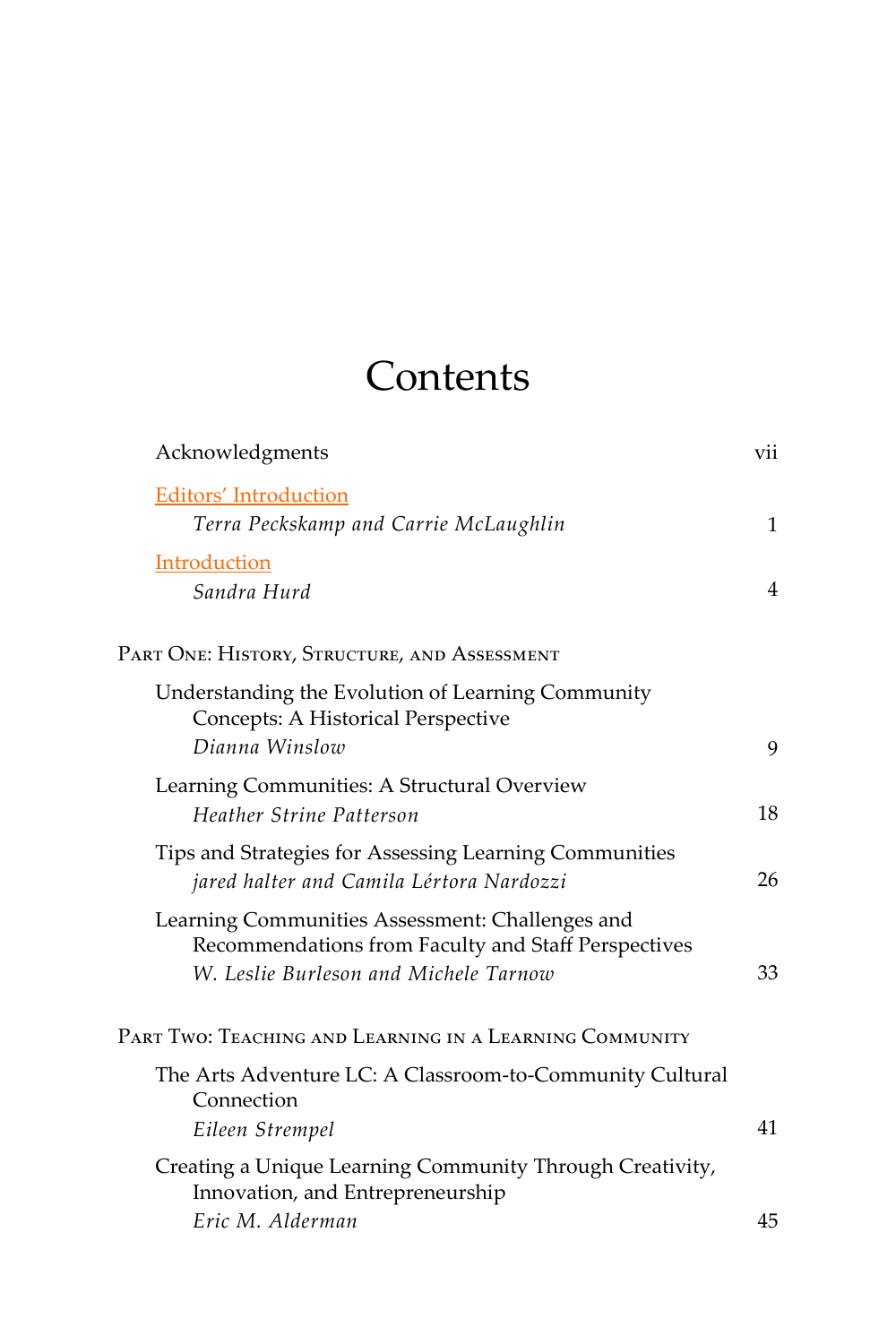| Diversity and Citizenship<br>Silvio Torres-Saillant and James Duah-Agyeman                                                                                     | 55  |
|----------------------------------------------------------------------------------------------------------------------------------------------------------------|-----|
| Creating Change and Continuity in Your Learning<br>Community<br>Paul Buckley                                                                                   | 59  |
| Learning Community Encounters and Strategies for Effective<br>Teaching Assistantship<br>Jamie Kathleen Portillo                                                | 64  |
| Bridging the Gap: Constructing Faculty-Student Relationships<br>for Mutual Learning<br>Braden Smith and Rachel Smith                                           | 70  |
| The Higher Education Learning Community of Syracuse<br>University: A Participant's Perspective<br>Maria J. Lopez                                               | 75  |
| Through the Looking Glass of Undergraduate Learning<br>Communities (And What the Graduate Student Finds)<br>Chris Calvert-Minor                                | 80  |
| The Mary Ann Shaw Center for Public and Community<br>Service: Lessons Learned<br>Elizabeth Occhino and Jennifer Kellington                                     | 87  |
| Mentoring and the Gateway Learning Community: The<br>Importance of Mentoring in Providing Access to Social<br>Capital<br>Larry Thomas and Nicole Zervas Adsitt | 93  |
| Institutional Pedagogies: Exploring Two Learning Community<br>Programs<br>Jennah K. Jones and Joshua D. Lawrie                                                 | 99  |
| <b>Critical Learning Community Resources for Educating</b><br><b>Campus Stakeholders</b><br>Terra Peckskamp and Joshua G. McIntosh                             | 109 |
| Afterword<br>Barry L. Wells                                                                                                                                    | 115 |
| Contributors                                                                                                                                                   | 117 |
| Index                                                                                                                                                          | 121 |
|                                                                                                                                                                |     |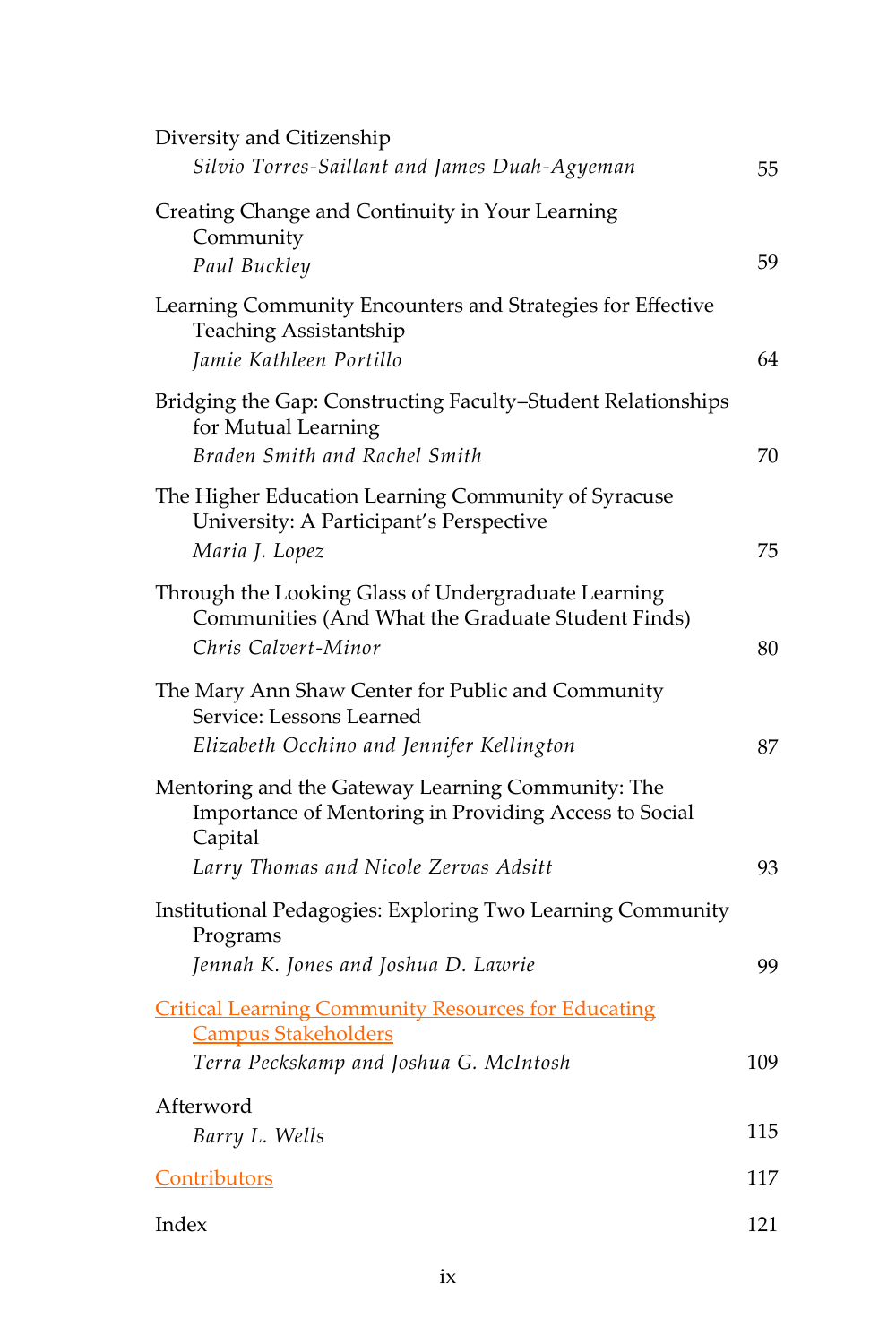# <span id="page-3-0"></span>Editors' Introduction

# *Terra Peckskamp and Carrie McLaughlin*

THE late 1990s were a time when faculty and staff at Syracuse University (SU) were examining ways to make a positive impact on student learning and satisfaction, and to create an SU "Signature Experience." In 1998 the Whitman School of Management, the Honors Program, and the Office of Residence Life conducted a small pilot project that placed 43 students in two learning communities (Management and Honors). "Supported by experience and research," wrote then–Vice President for Undergraduate Studies Ronald R. Cavanagh in a memo describing the effort, "it is our assumption that students learn lessons faster and retain them longer when these lessons are reinforced by linked or networked learning environments cutting across the curricula and the co-curricula." Nine years later, in the 2007–2008 academic year, there were over 1,600 students participating in 42 learning communities and lifestyle housing options. In addition, over 200 faculty members, staff, paraprofessional students, and administrators participate in the coordination of learning community programs.

Learning communities are often used as one strategy in an institution's effort to improve undergraduate student success (Shapiro and Levine, 1999, p. 15). Learning communities can positively influence student intellectual and social development, leading to greater student satisfaction with their undergraduate experience, and, on a grander scale, they can even serve as a factor in the reinvention of undergraduate education (Shapiro and Levine, 1999, p. 171). As demonstrated through assessment projects, learning communities at SU help ease first-year student transitions by making a large campus more navigable, creating a more academically and socially supportive residential environment, and creating connections among and between students, faculty, and staff.

Successful learning communities require the participation and support of many different campus stakeholders, including academic departments; the registrar; housing, residence life, and admissions offices; and others. Indeed,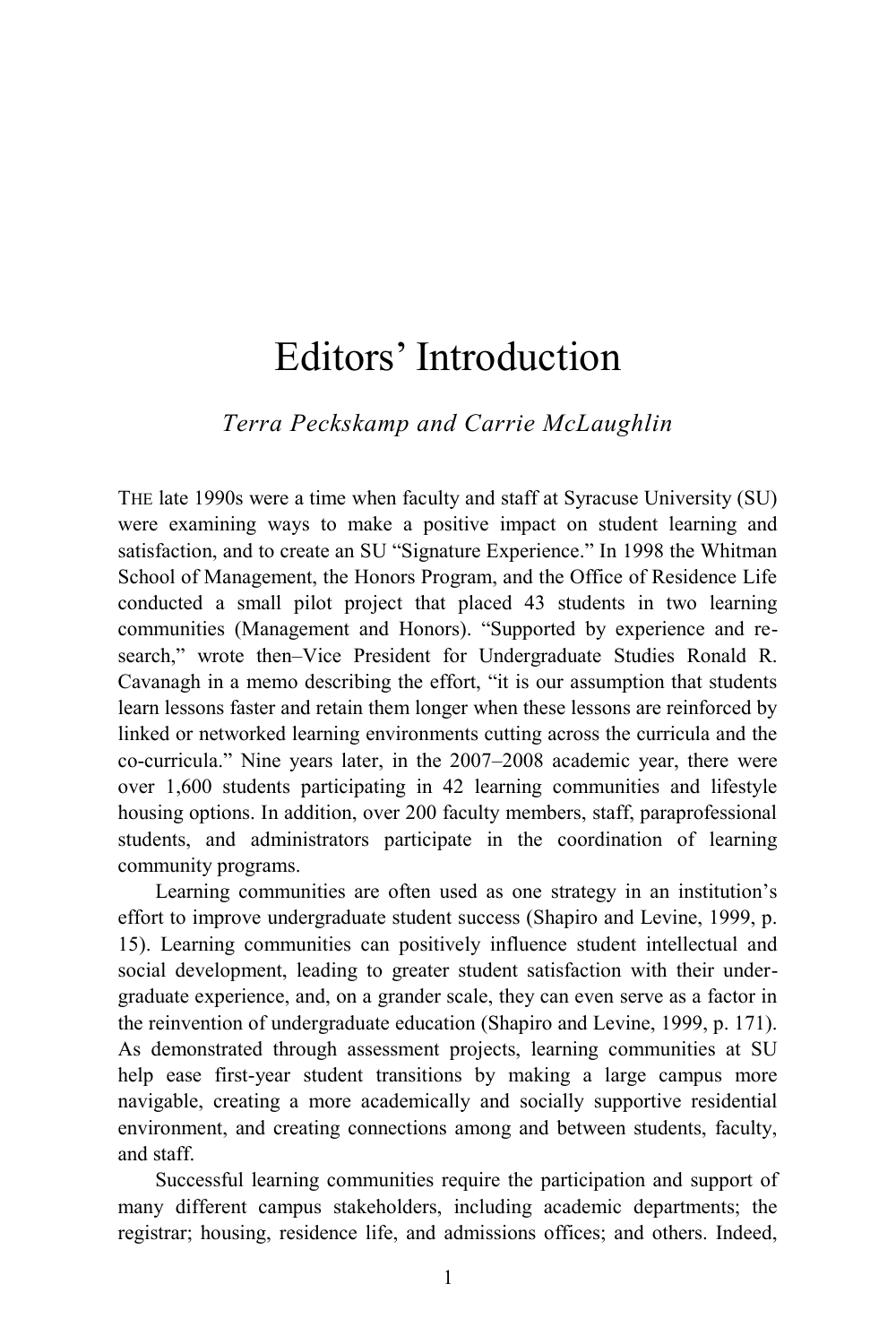Cavanagh and his colleagues cited the benefits of such collaboration for the larger institutional culture when formally proposing the creation of a permanent learning communities program at SU: "Collaboration and shared responsibility among faculty and professional staff in Academic and Student Affairs promotes a sharing of best practices, curricular coherence, and the integration of student developmental planning. Providing these opportunities for integration benefits everyone."<sup>1</sup> But creating a learning community program that has a positive impact on students, engages faculty, and is well coordinated is no easy task, and there are many stories of challenges and success along the way. The purpose of this book is to share some of these stories.

The book is divided into two sections. The first part, "History, Structure, and Assessment," provides an overview of learning communities. In the first chapter, "Understanding the Evolution of Learning Community Concepts: A Historical Perspective," Dianna Winslow presents a historical survey of learning communities, going back to John Dewey and Alexander Meiklejohn in the 1920s and the debates about general education. Various learning community structures and models are discussed by Heather Strine Patterson in ―Learning Communities: A Structural Overview.‖ jarod halter and Camila Lértora Nardozzi address learning community assessment in their chapter, "Tips and Strategies for Assessing Learning Communities." Finally, W. Leslie Burleson and Michele Tarnow present stories gathered from a qualitative learning community assessment project at Syracuse University in "Learning Communities Assessment: Challenges and Recommendations from Faculty and Staff Perspectives."

Part Two, "Teaching and Learning in a Learning Community," builds on the structural groundwork of the first section by presenting individual stories about learning community experiences, as students and faculty members share their insights on learning communities' impact on various aspects of teaching and learning. Eileen Strempel examines the effort to build community in a classroom in "The Arts Adventure LC: A Classroom-to-Community Cultural Connection." Eric Alderman explores the challenges of creating a learning community from scratch in "Creating a Unique Learning Community Through Creativity, Innovation, and Entrepreneurship." Extending the theme of teaching and learning, Silvio Torres-Saillant and James Duah-Agyeman delve into what it means to create a learning environment where difficult conversations can be had in "Diversity and Citizenship."

Paul Buckley, a graduate student when he wrote "Creating Change and Continuity in Your Learning Community," discusses the challenges of coordinating a learning community while pursuing an advanced degree, and Jamie Kathleen Portillo considers the rewards and difficulties of teaching in a

<sup>&</sup>lt;sup>1</sup> Quoted from a 1999 document prepared for the Office of the Vice Chancellor.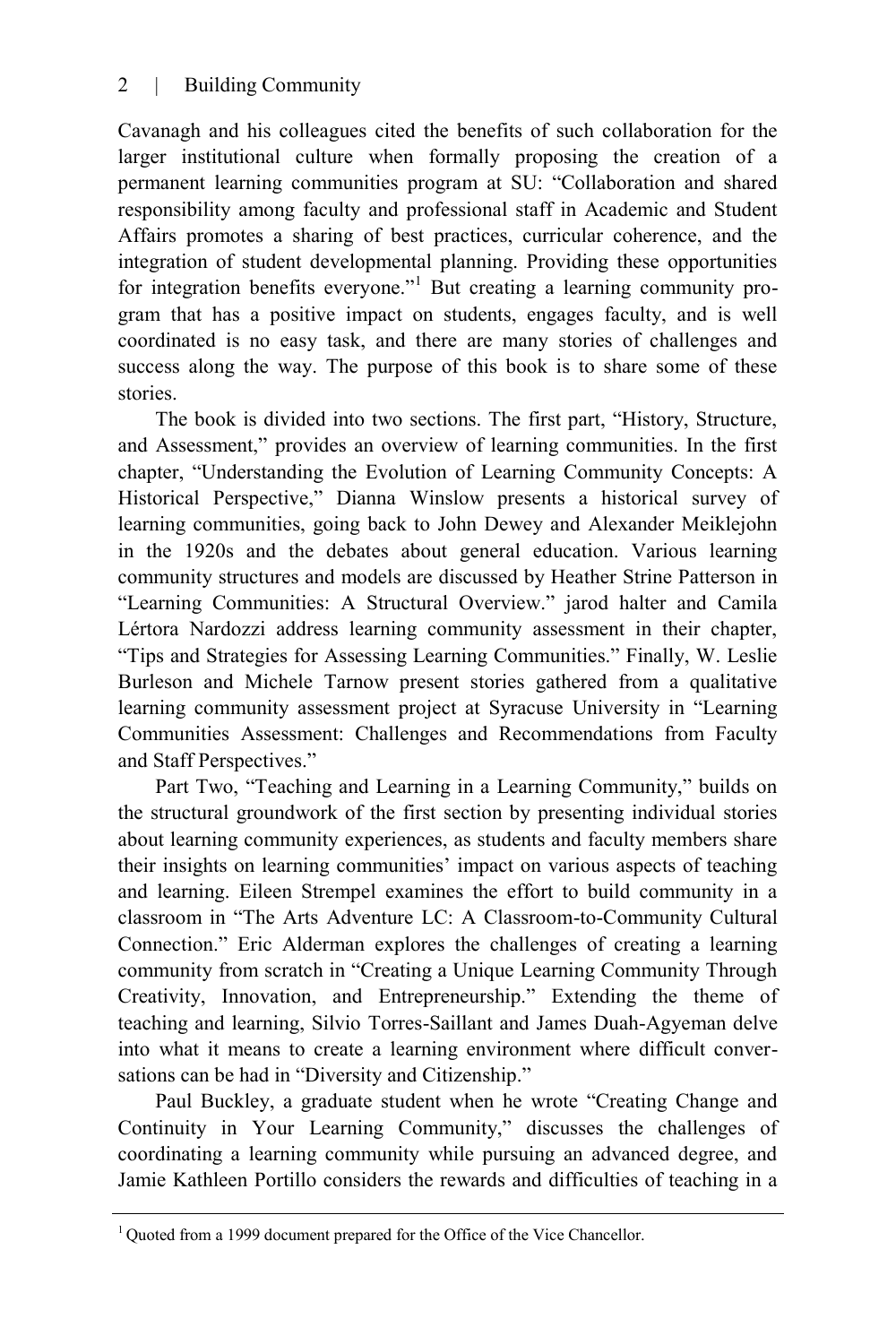learning community as a graduate student in "Learning Community Encounters" and Strategies for Effective Teaching Assistantship." Braden and Rachel Smith, who were both undergraduate participants in a learning community and later taught in learning communities as graduate students, bring their unique perspective to bear in "Bridging the Gap: Constructing Faculty–Student Relationships for Mutual Learning." Maria Lopez also took part in a learning community, but as a graduate student, and reflects on her experience in "The Higher Education Learning Community of Syracuse University: A Participant's Perspective." Chris Calvert-Minor contemplates what graduate education might look like if there were more graduate student–focused learning communities in "Through the Looking Glass of Undergraduate Learning Communities (And What the Graduate Student Finds)."

A number of strategies for implementing a successful learning community are offered by Elizabeth Occhino and Jennifer Kellington in "The Mary Ann Shaw Center for Public and Community Service: Lessons Learned." One of these strategies is student mentoring, the subject of "Mentoring and the Gateway Learning Community: The Importance of Mentoring in Providing Access to Social Capital" by Larry Thomas and Nicole Zervas Adsitt. Jennah Jones and Joshua Lawrie conclude the expository chapters by comparing and contrasting two learning community experiences in "Institutional Pedagogies: Exploring Two Learning Community Programs." The final contribution, ―Critical Learning Community Resources for Educating Campus Stakeholders," by Terra Peckskamp and Joshua McIntosh, summarizes additional learning community resources.

This book offers a snapshot of the learning community stories and experiences of Syracuse University students, faculty, and staff. These stories offer insight, humor, and useful strategies, and together they provide a wonderful look into the learning community world. We hope that you will be able to connect with these stories and that they can be used to inform your own teaching and learning.

#### **References**

Shapiro, N. S., & Levine, J. H. (1999). *Creating learning communities: A practical guide for winning support, organizing for change, and implementing programs*. San Francisco: Jossey-Bass.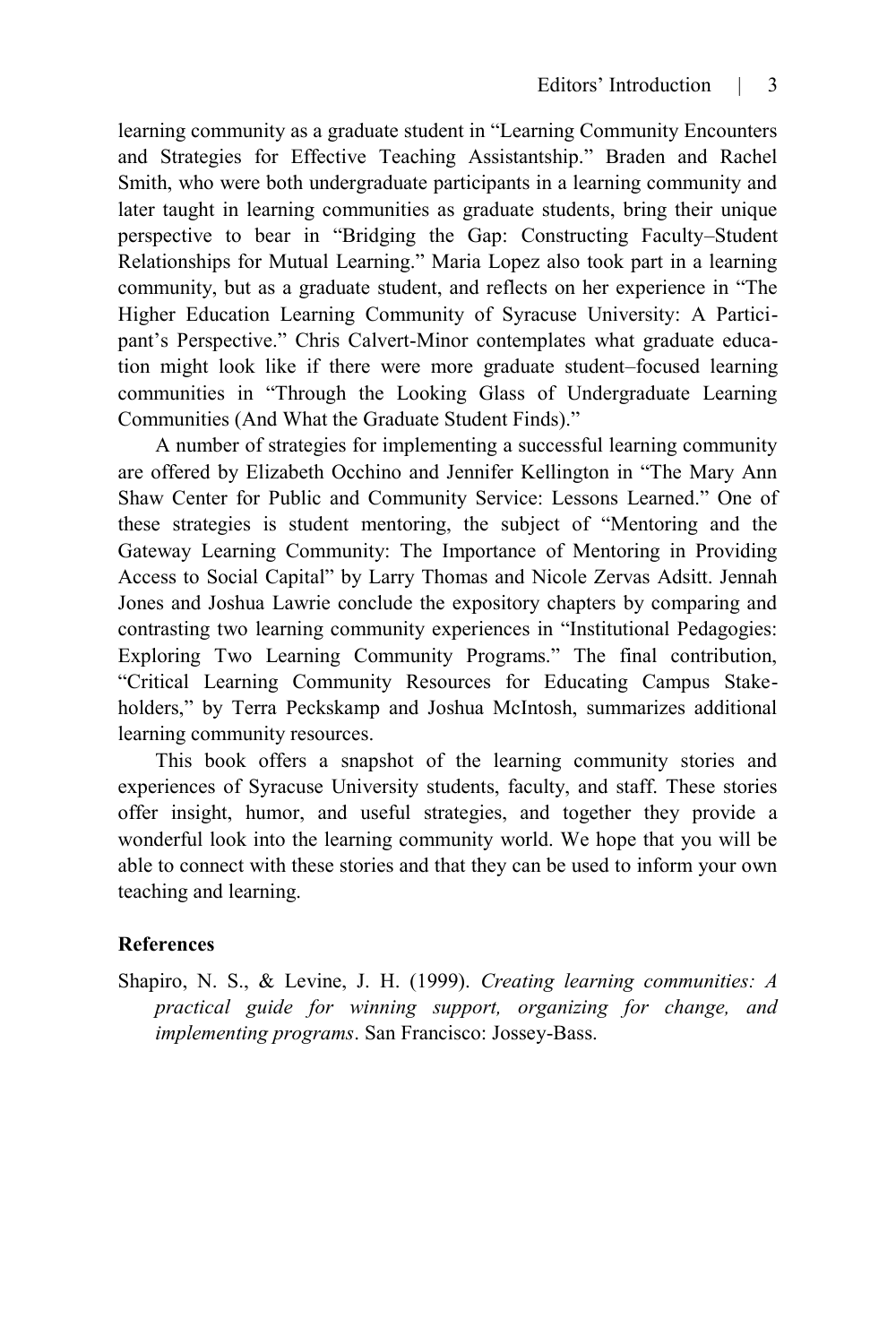# <span id="page-6-0"></span>Introduction

# *Sandra Hurd*

ONE measure of a university program that has "arrived" is its mention in publications that provide prospective students and their families with national rankings. By that measure, learning communities—although they have been around in various forms for decades—have finally arrived. The first national rankings of learning community programs appeared in *U.S. News and World Report* in 2001, and Syracuse University can be justifiably proud that its learning community program has been ranked ever since.

Why are learning communities so important in higher education today? And why is it important to offer students—particularly first-time, first-year students—the opportunity to participate in learning communities? A college or university, especially a large one, is a complex and often intimidating environment, both socially and academically, for an incoming student. In those critical first few days, when many of the attitudes and values students carry with them throughout their undergraduate careers take root, learning communities give students a way to become immediately connected and engaged. And contemplating life with thirty or more strangers produces much less anxiety when students know they share common ground upon which to build relationships. In addition to promoting social integration, learning communities promote academic success by providing a network of peers with whom to study and share academic experiences, by creating connections with faculty and staff, and by blurring the lines between learning in and out of the classroom.

But it is not only students who benefit from learning communities. Faculty and staff who work with learning communities report that they both enjoy the experience and learn a great deal from collaboration that crosses the sometimes seemingly impermeable boundaries between academic affairs and student affairs, as well as boundaries between the disciplines. They also enjoy the kind of boundary crossing that happens as they connect multiple kinds of learning experiences to develop a more holistic learning environment for students.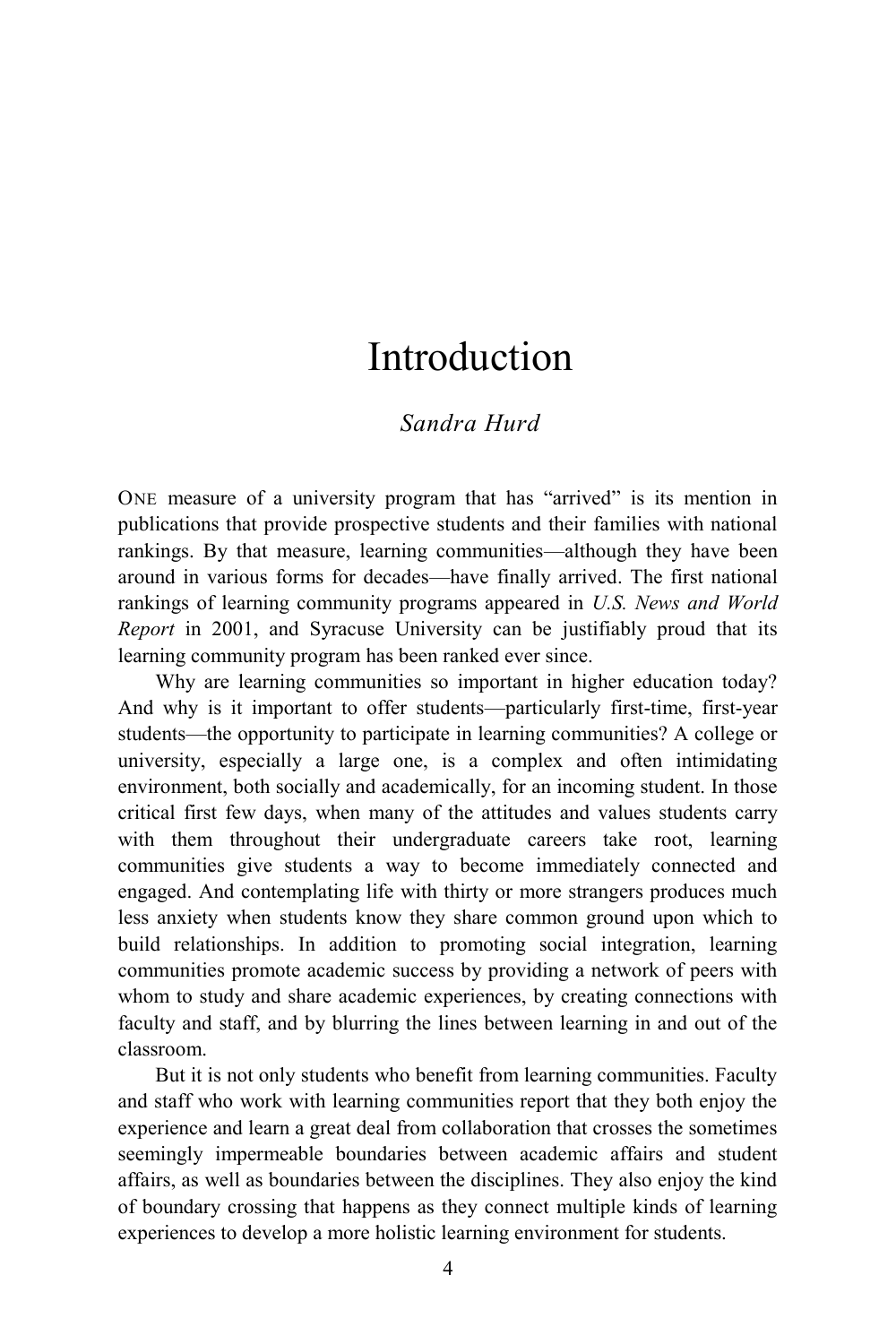Syracuse University clearly benefits as well from greater student satisfaction and an improved academic climate. In 2004, SU participated in the National Study of Living-Learning Programs (NSLLP). The results of that survey show that SU students who participate in learning communities are more likely than non-participants to find the residence hall climate academically and socially supportive; to spend time discussing sociocultural issues with peers; to desire involvement in research; to be part of student clubs/groups; to enjoy challenging academic pursuits; and to have a sense of civic engagement. These are all outcomes that lead to deeper learning and greater student success.

It is my hope that what you learn from this book intrigues you and sparks your interest in finding out more about learning communities. Whether you are in the academy for only a short time or want to make teaching your life's work, participating in a learning community can be a wonderful and very rewarding experience.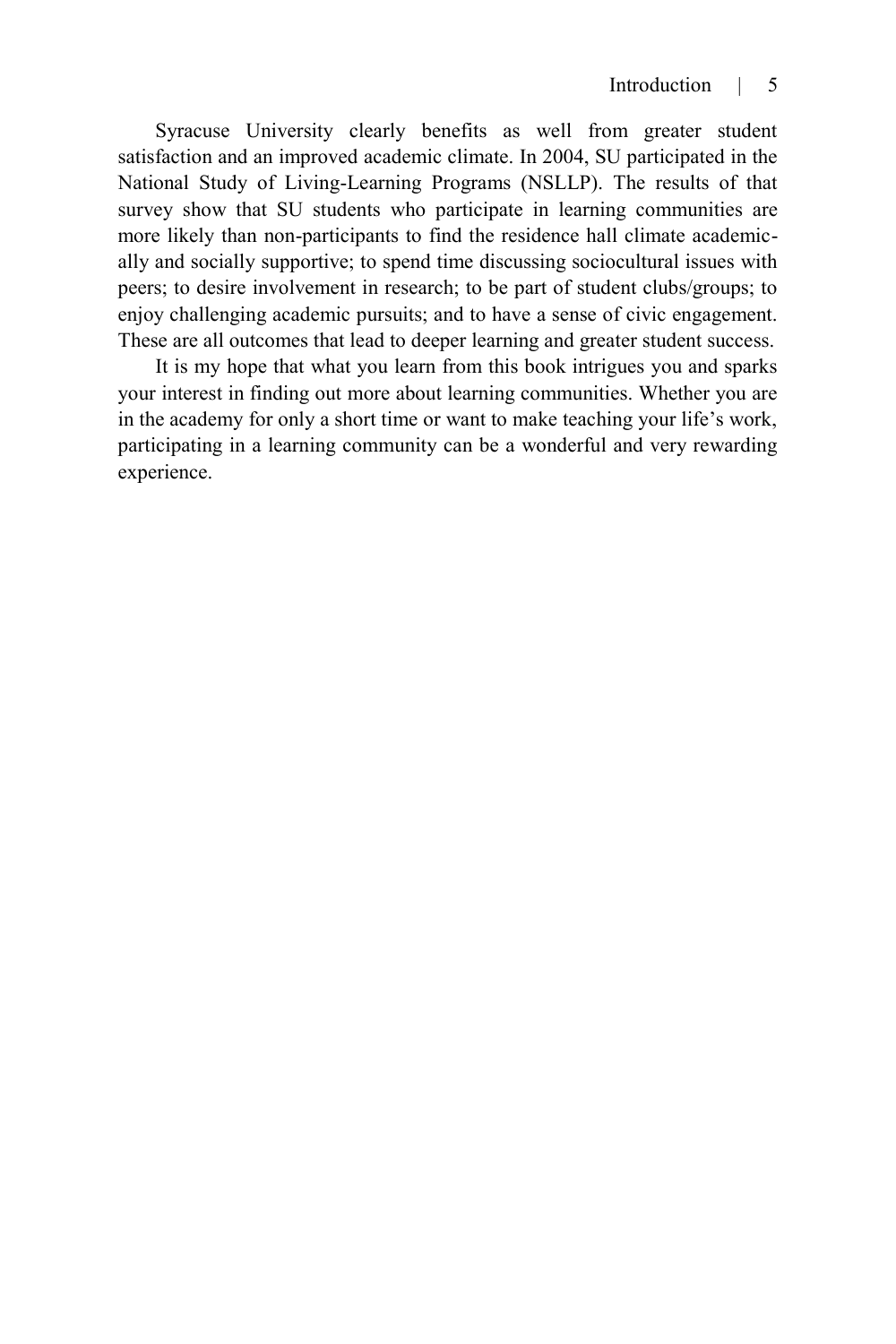# <span id="page-8-0"></span>Critical Learning Community Resources for Educating Campus Stakeholders

*Terra Peckskamp and Joshua G. McIntosh*

INTEREST continues to grow among college campuses in using learning communities as an institutional practice to strengthen student engagement, learning, and retention. Once administrators make a commitment to exploring the possibility of developing a learning community program, they are often challenged with fully explaining learning community philosophy, foundations, structures, outcomes, and assessments to various constituents to garner their support. This chapter highlights some key pieces of literature that can be useful in developing learning community programs.

#### **Philosophy**

Understanding the philosophical underpinnings of learning communities can assist in initiating conversations with faculty and senior administrators about learning communities. The first article annotated below (Barr & Tagg, 1995) does not deal exclusively with learning communities, but it provides a foundation for ways to think about the role of learning in higher education. The other articles are beneficial in that they provide a rationale for learning communities as a tool for improving teaching and learning.

Barr, R. B., & J. Tagg. (1995). From teaching to learning: A new paradigm for undergraduate education. *Change*, *27*(6), 12–25.

This article discusses a paradigm shift in higher education that supports learning communities as an institutional practice. Institutions of higher education have historically existed to provide instruction (Instruction Paradigm), but are now shifting to become learning-centered (Learning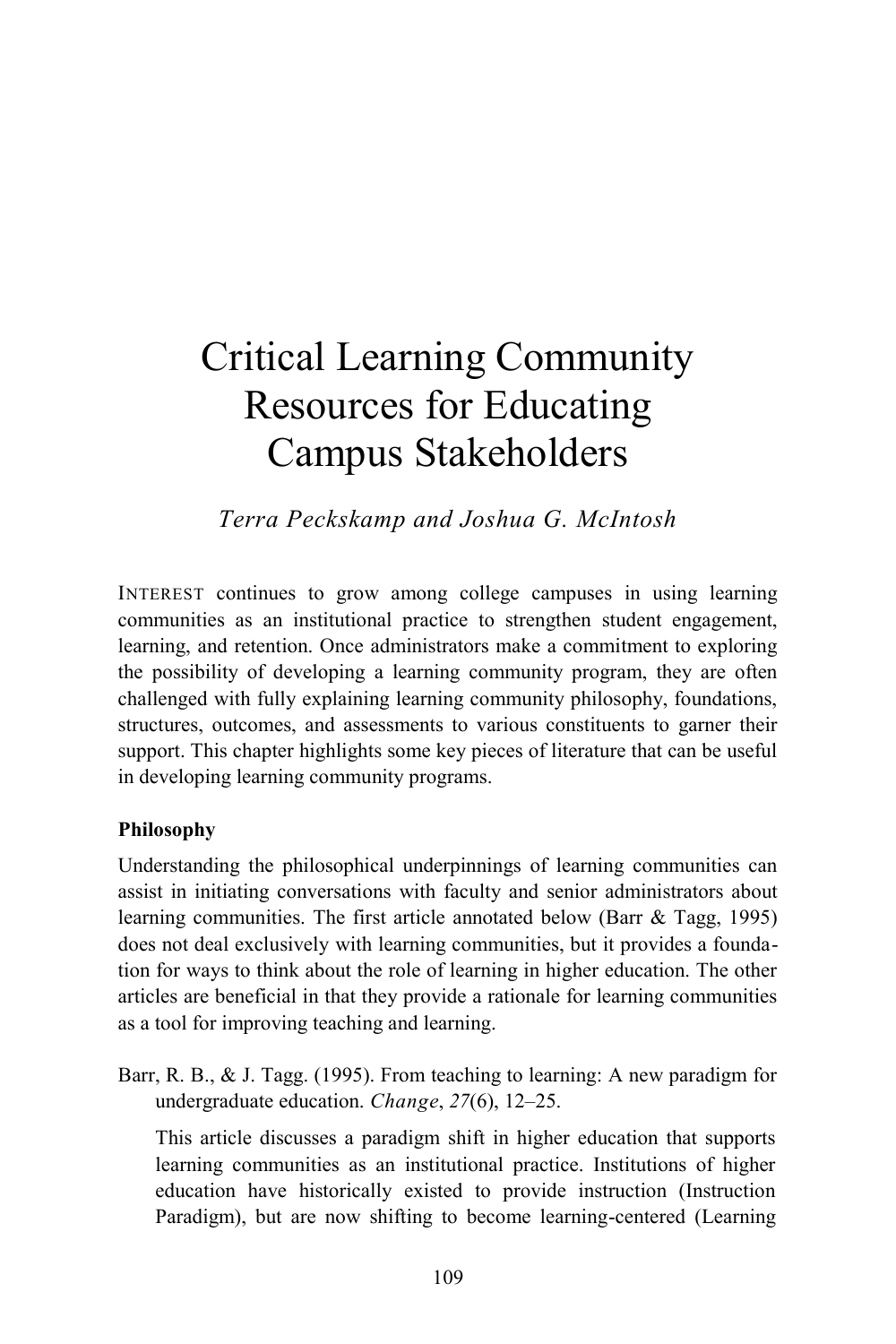Paradigm). Learning communities are one of many practices that support the learning-centered approach to education because they are intended to *engage* students in course content, there is a shared responsibility for learning between peers and instructors, and they are often interdisciplinary by design.

Cross, K. P. (1998). Why learning communities? Why now? *About Campus*, *3*  $(3), 4-11.$ 

Recognizing that some administrators view learning communities as simply a fad, Cross provides an overview of the philosophy and research that helps frame the reasons so many administrators and faculty members are interested in implementing them. Specifically, Cross argues that there are three categories of reasons for the growing interest in learning communities: philosophical (learning communities align with the changing philosophy of knowledge), research (learning communities align with what research indicates about learning), and pragmatic (learning communities work).

Tinto, V. (2000). Learning better together: The impact of learning communities on student success in higher education. *Journal of Institutional Research 9*(1), 48–53. Retrieved June 23, 2010, from http:// www.aair.org.au/jir/May00/Tinto.pdf

In this article, Tinto argues that although the content of learning communities can vary widely, all learning communities have three things in common: shared knowledge, shared knowing, and shared responsibility. This article also shares information on the concept of co-enrollment to help readers understand what an ideal learning community should reflect. Understanding the philosophical underpinnings of learning communities can assist in initiating conversations with faculty and senior administrators about learning communities.

### **Foundations and Structures**

The following resources all provide practical information on the logistics of implementing learning communities while also providing historical, philosophical, and assessment-related information. Learning community staff members have used information from these works to develop support for learning community programs, to influence campus climates, to deepen partnerships, to provide an overview to campus stakeholders who should be involved in learning community administration, and as part of faculty–staff development workshops that help create common goals and a common language.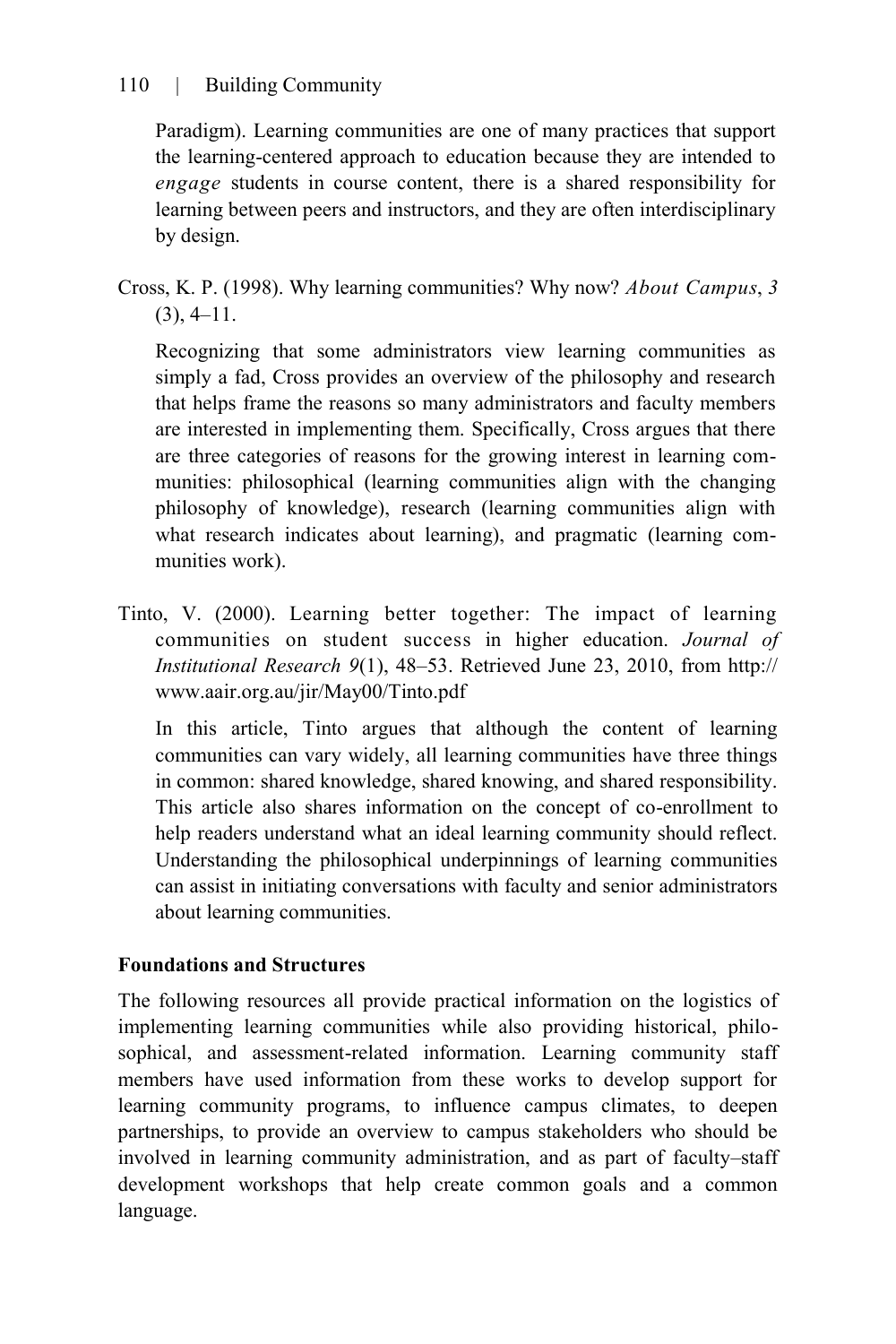Gabelnick, F., MacGregor, J., Matthews, R. S., & Smith, B. L. (1990). *Learning communities: Creating connections among students, faculty, and disciplines.* New Directions for Teaching and Learning, 41. San Francisco: Jossey-Bass.

This publication is one of the foundational pieces of learning community literature. Ideas and information on how to design, implement, and evaluate learning communities are placed within a context of educational theory and reform.

Laufgraben, J. L., & Shapiro, N. S. (2004). *Sustaining and improving learning communities.* San Francisco: Jossey-Bass.

This book, considered a follow-up to *Creating learning communities: A practical guide to winning support, organizing for change, and implementing programs* (Shapiro & Levine, 1999), checks in with learning communities on a national level and examines the progress made by those that have moved from learning community implementation to learning community sustainability. Areas examined include goals, assessment, and the experiences of students and faculty, as well as some of the innovations in learning community structures and uses (e.g., diversity education).

Lenning, O. T., & Ebbers, L. H. (1999). *The powerful potential of learning communities: Improving education for the future* (ASHE-ERIC Higher Education Report, Vol. 26, No. 6). Washington, DC: The Graduate School of Education and Human Development, George Washington University.

This valuable publication provides a strong overview of some of the different types of learning communities and also discusses the future of learning communities, including virtual learning communities.

Shapiro, N. S., & Levine, J. H. (1999). *Creating learning communities: A practical guide to winning support, organizing for change, and implementing programs*. San Francisco: Jossey Bass.

This book can be considered a "how-to" guide for implementing learning communities. The authors begin with the theoretical background and rationale for learning communities and proceed to curriculum development, reward systems, and administrative structures. The book ends with information on evaluating and assessing learning communities.

Smith, B. L., MacGregor, J., Matthews, R. S., & Gabelnick, F. (2004). *Learning communities: Reforming undergraduate education*. San Francisco: Jossey-Bass.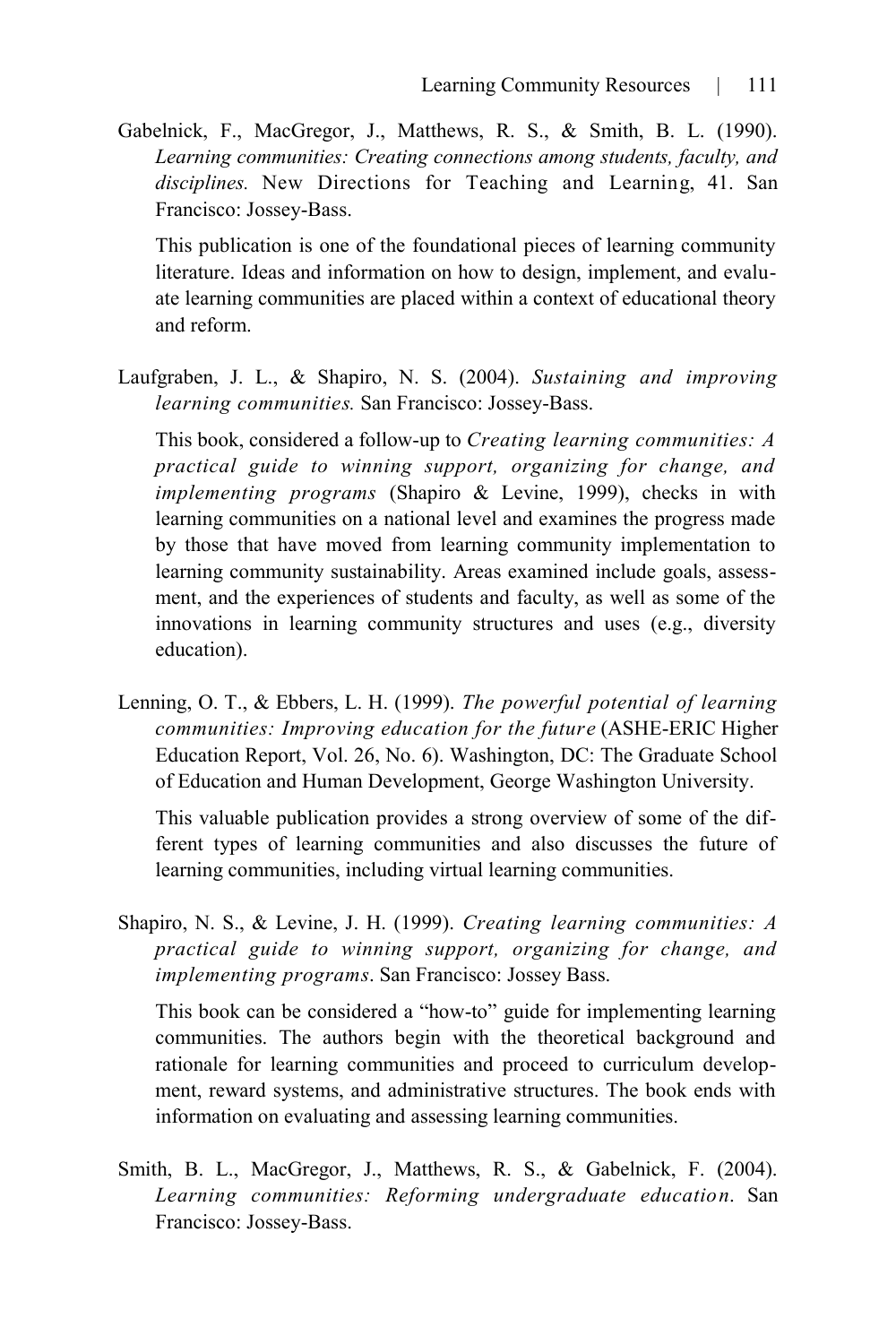As one of the more recent publications on learning communities, this book provides up-to-date information on learning community structures, implementation, evaluation, and assessment. The authors pay particular attention to learning communities as instruments for reforming undergraduate education and improving educational efforts for underprepared students.

Zeller, W. J., James, P., and Klippenstein, S. (2002). The residential nexus: A focus on student learning. *Talking Stick, 19*(6), 7–16.

Updating a 1994 document prepared by the Association of College and University Housing Officers–International (ACUHO–I), this overview of trends, research, and current issues indicates how housing and residence life professionals can contribute to students' learning.

### **Outcomes and Assessment**

These articles provide assessment data that can help administrators and faculty understand the positive outcomes of learning community participation. External information on assessment and outcomes is particularly important when developing support for learning communities. As any learning community program develops, assessment and outcomes data specific to that particular program becomes important for sustaining and strengthening the program.

Inkelas, K. K., & Weisman, J. L. (2003). Different by design: An examination of student outcomes among participants in three types of living-learning programs. *Journal of College Student Development*, *44,* 335–368.

Residence-based (living-learning) programs have been understudied relative to other types of learning communities. This study examines student experiences and outcomes across three broad types of livinglearning communities and compares them with a control sample at one university. Participants in living-learning programs show stronger positive outcomes on all dependent measures than the control group, and the strongest outcomes on dependent measures that most closely parallel the emphases of each particular program type. These findings can help colleges and universities decide which type of program best suits their needs, as well as which elements from the different types of livinglearning communities could profitably be incorporated into the college experience of all students.

Love, A. G. (1999). What are learning communities? In J. H. Levine (Ed.), *Learning communities: New structures, new partnerships for learning* (pp. 1–8). Columbia: National Resource Center for the First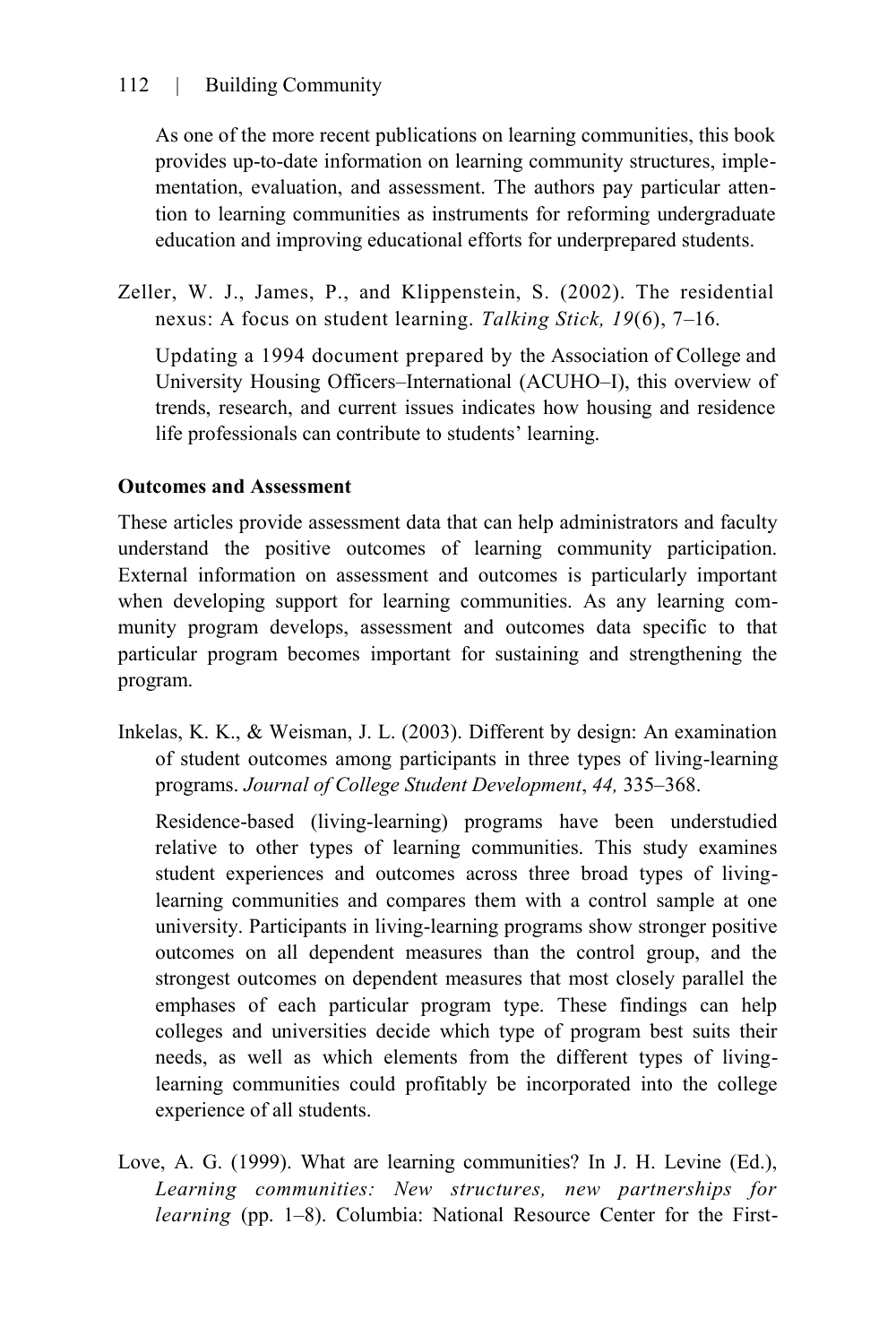Year Experience and Students and Transition, University of South Carolina.

Defining learning communities can be difficult given the complexity of the varied learning community structures employed at institutions of higher education. This article provides an overview of the nine pivotal characteristics of learning communities, highlighting the positive outcomes of their implementation. In addition, the article provides a brief but helpful overview of the learning community movement and its philosophical groundings (e.g., Dewey).

Pike, G. R. (1999). The effects of residential learning communities and traditional residential living arrangements on educational gains during the first year of college. *Journal of College Student Development*, *40*(3), 269– 284.

This study compares the experiences of first-year students in residential learning communities and in traditional residence hall settings at the same institution. Using the College Student Experiences Questionnaire (CSEQ), Pike finds that students in residential learning environments have significantly higher levels of involvement and interaction, supporting their intellectual development and integration into college life.

Zhao, C.-M., & Kuh, G. D. (2004). Adding value: Learning communities and student engagement. *Research in Higher Education, 45*(2), 115–138.

This article is a summary of a study that examines connections between student engagement (as measured by the National Survey of Student Engagement) and learning community participation. The authors found that learning community participation is positively linked to student engagement. This article could be helpful to those who are interested in garnering a better understanding of student engagement or those interested in assessing the effectiveness of their institution's learning communities from an engagement perspective.

#### **Useful Web Resources**

In addition to the print resources listed above, there are also several Web-based resources on learning communities:

*The National Study of Living-Learning Programs* Web site provides information and results of the first national study of living-learning programs.

http://www.livelearnstudy.net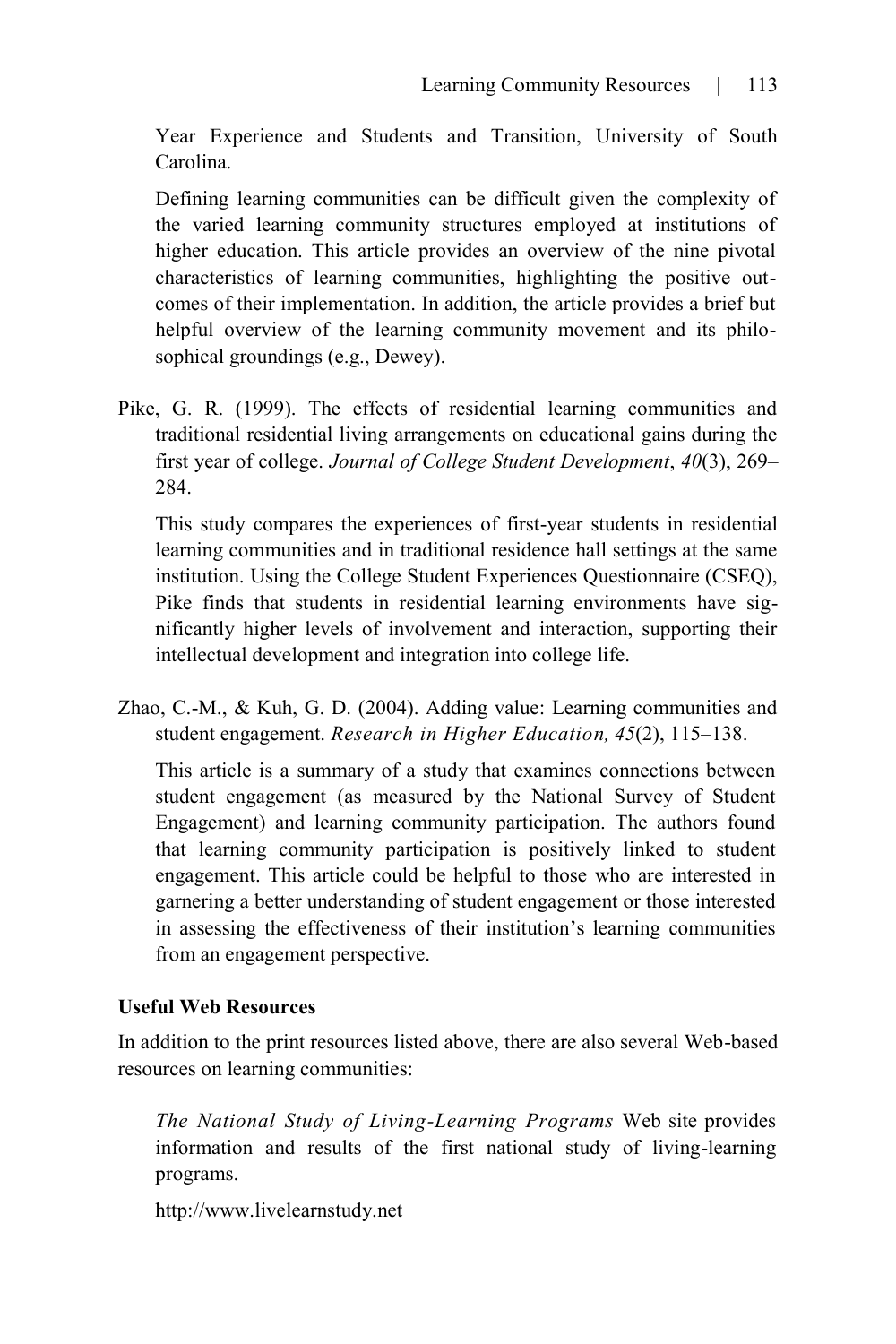*The Residential Learning Communities International Registry* provides a searchable database with structural, programmatic, and contact information for registered learning communities, as well as links to over 200 learning community programs.

http://pcc.bgsu.edu/rlcch/submissions

*The Washington Center for Improving the Quality of Undergraduate Education* at Evergreen State College offers a wealth of information on learning community implementation, structures, pedagogy, resources, and assessment, including a searchable National Learning Communities Directory.

http://www.evergreen.edu/washcenter

*Living-Learning Communities: An Annotated Bibliography*, by C. Ryan Akers and Merrily S. Dunn, is a comprehensive overview of many living-learning resources.

http://www.livelearnstudy.net/images/LLP\_Annotated\_Bibliography.doc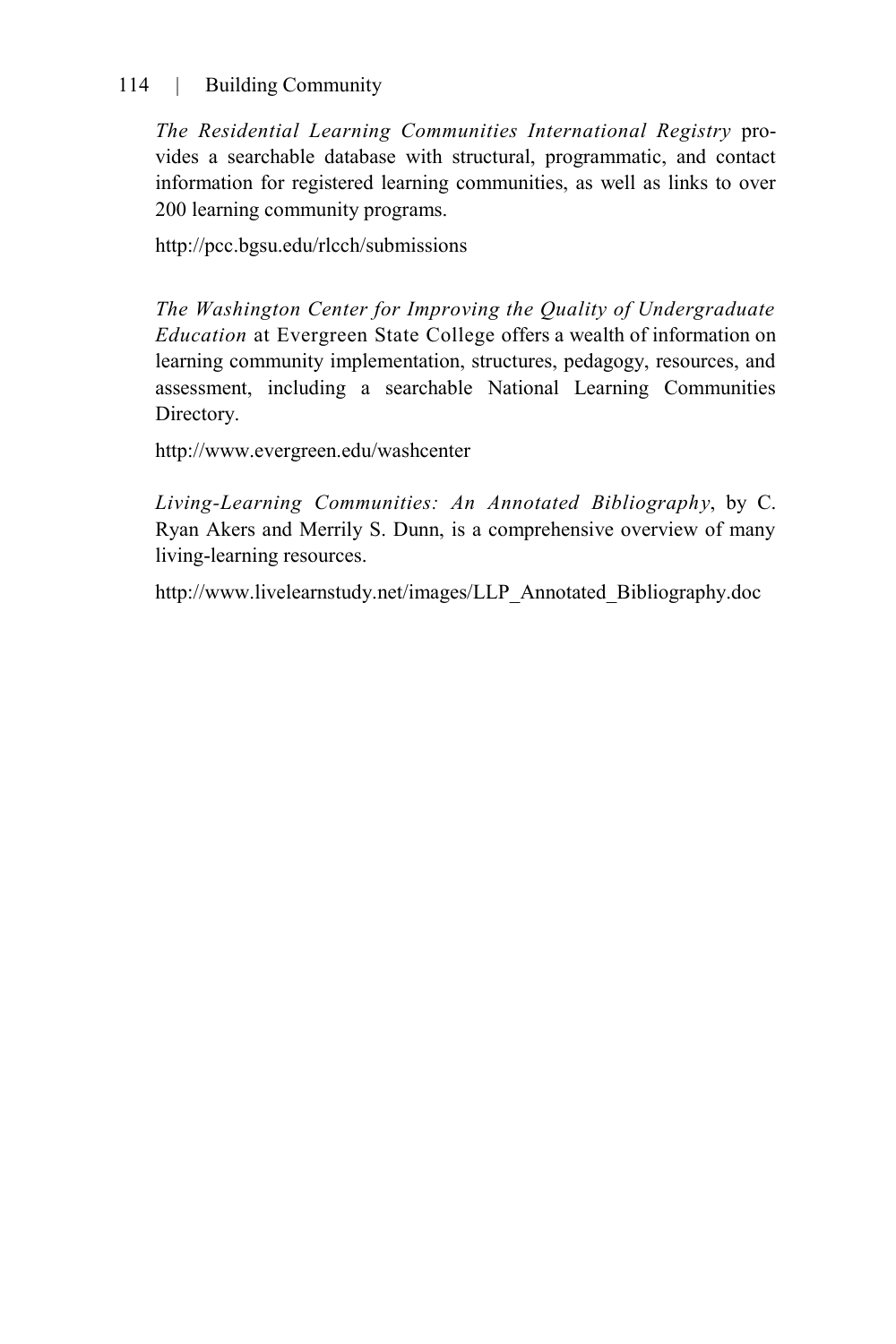# **Contributors**

<span id="page-14-0"></span>*Nicole Zervas Adsitt* is a doctoral candidate in the Higher Education Program in the School of Education at Syracuse University and serves as Director of Academic Support Services at Le Moyne College. Nicole is also one of the founders of the Gateway Learning Community at Syracuse University.

*Eric M. Alderman*, J.D., currently is an adjunct instructor at Syracuse University. As the Whitman Professor of Entrepreneurial Practice at the Martin J. Whitman School of Management from 2003 to 2006, he developed and served as the inaugural director of the Barbara Glazer Weinstein and Jerome S. Glazer Creativity, Innovation & Entrepreneurship Learning Community.

*Paul Buckley* is Associate Dean for Student Life at Andrews University and former Associate Director for the Office of Multicultural Affairs at Syracuse University. He is also a doctoral candidate in the Cultural Foundations of Education department at Syracuse University, where his work focuses on race, ethnicity, and culture. Paul speaks nationally on a variety of topics related to diversity, working with male students, college retention and student success.

*W. Leslie Burleson* is a consultant for the Office of Institutional Research and Assessment at Syracuse University. He is also a doctoral student in social sciences at Syracuse University.

*Chris Calvert-Minor* is an Assistant Professor in the Department of Philosophy and Religious Studies at the University of Wisconsin–Whitewater. He earned his Ph.D. in philosophy at Syracuse University in 2008.

*James Duah-Agyeman* is Director of the Student Support and Diversity Education cluster of the Division of Student Affairs at Syracuse University. He is a certified diversity educator, teaches intergroup dialogues on race and ethnicity, and speaks nationally on diversity-related topics. The cluster he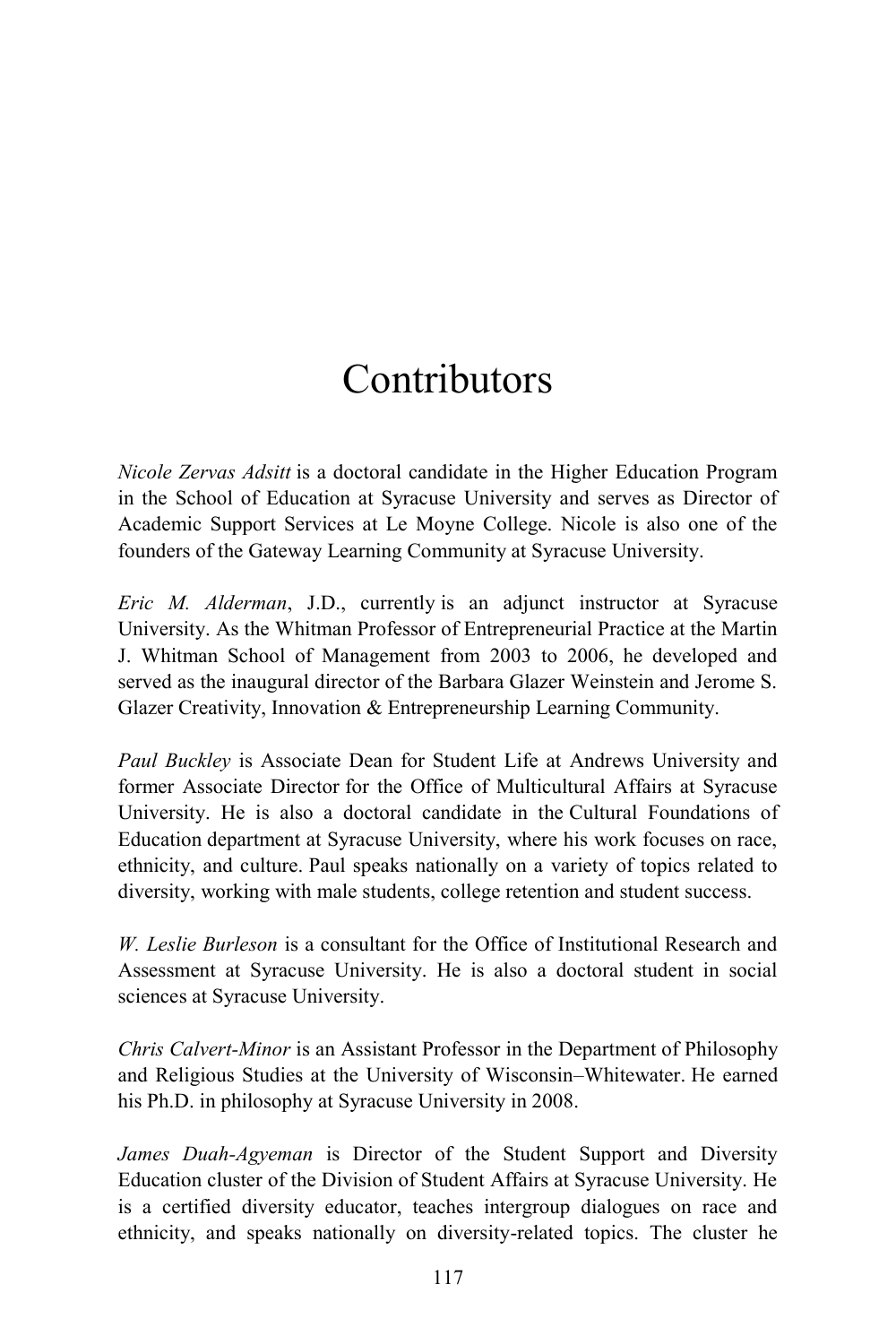heads consists of the Slutzker Center for International Services, the Lesbian, Gay, Bisexual, and Transgender Resource Center, and the Office of Multicultural Affairs, which houses the Multicultural Living and Learning Community.

*jared halter* graduated with a master's degree in education from the Higher Education Program at Syracuse University. As a graduate student, jared worked in the Office of Student Life as a graduate assistant, interned in the LGBT Resource Center, and co-developed and co-taught a class on sexual orientation within the Intergroup Dialogue program, where he served as a parttime instructor. These involvements, along with his interest in student learning and development led to his co-authorship of the chapter in this volume. jared currently serves as the Director of Student Activities at Washington College.

*Sandra N. Hurd* is the Associate Provost for Academic Programs and Acting Dean of the Graduate School at Syracuse University, where she is also a professor of law and public policy in the Martin J. Whitman School of Management.

*Jennah K. Jones* is a Residence Coordinator at Duke University. She received her graduate degree in higher education from Syracuse University, where she also served as an Assistant Residence Director. At Syracuse, she is was a cocoordinator for the Leaders Emerging and Developing (LEAD) learning community and co-instructed a section of PAF: 121 Growth Opportunities and Leadership Development.

*Jennifer Kellington* graduated with a master's degree in education from the Higher Education Program at Syracuse University. As a graduate student, Jennifer interned in the Center for Public and Community Service and this work led to her co-authorship on the article in this volume. She currently serves as Assistant Director for Career Development at Ithaca College.

*Joshua D. Lawrie* is an Area Director at Eastern Illinois University. He is currently enrolled full-time in a Ph.D. program at Indiana State University, studying Higher Education. He received his graduate degree in higher education from Ball State University and served as a Residence Director at Syracuse University, where he worked with several learning communities and advised the Learning Community Activities Board (LCAB).

*Maria J. Lopez* will be graduating with a master's degree in education from the Higher Education Program at Syracuse University. As a graduate student, Maria interned at SUNY Upstate Medical University, with the Office of Residence Life and with the College of Medicine's Office of Student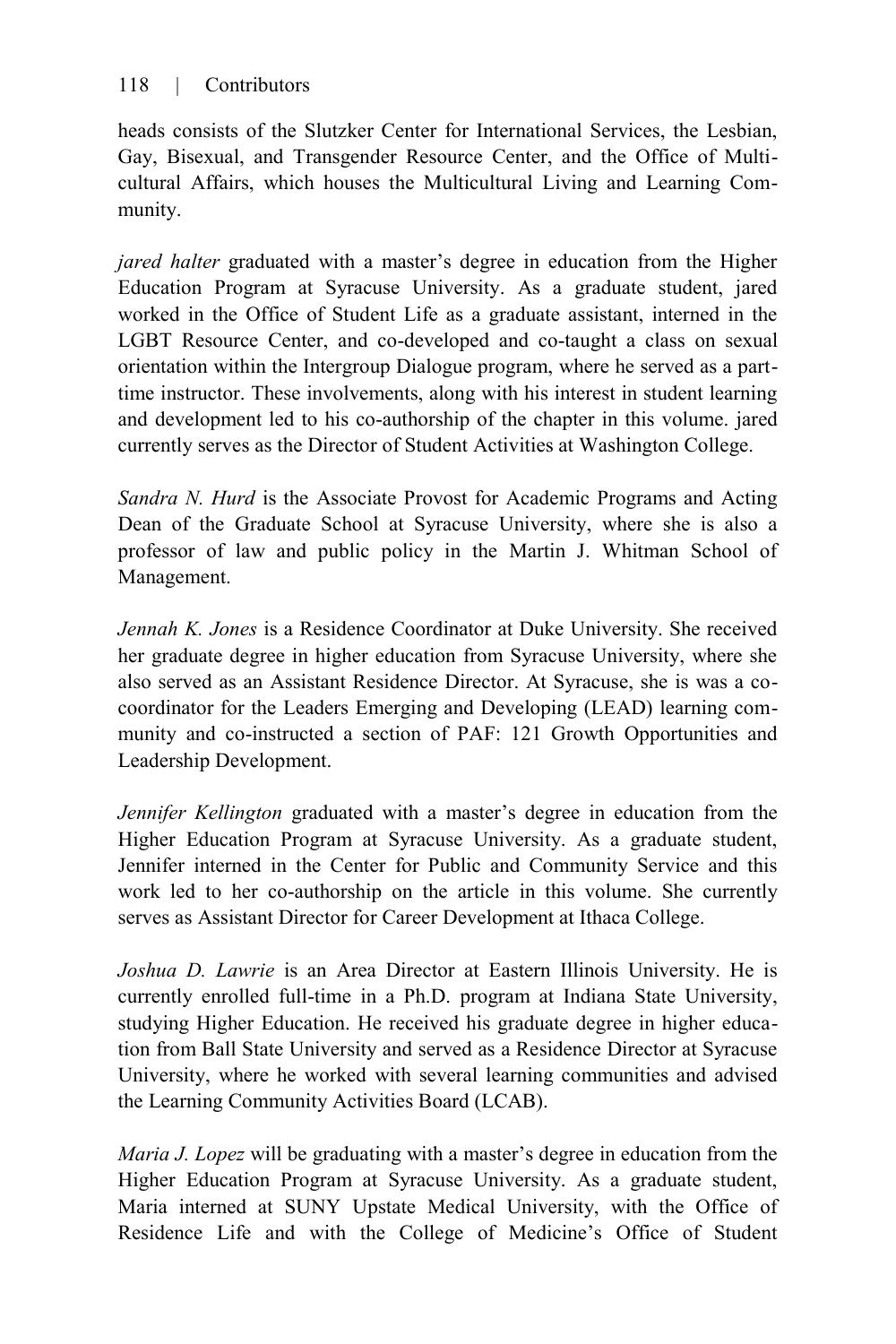Admissions. She currently serves as an Academic Counselor for Student Support Services (a TRIO Program) at Syracuse University.

*Joel McCarthy* is the Associate Dean of Students at Wells College. Previously he served as the Coordinator for Communications for Residence Life at Syracuse University. He also received a master's degree in higher education administration from Syracuse University.

*Joshua G. McIntosh* is the Associate Dean of Harvard College for Student Life. Previously he served as the Senior Associate Director in the Office of Greek Life and Experiential Learning at Syracuse University and the Coordinator of Assessment in the Office of Residence Life at Syracuse University.

*Carrie McLaughlin* is the Director of Student Life at Loyola University Maryland and a doctoral candidate in the Higher Education Program at Syracuse University.

*Camila Lértora Nardozzi* is the Counselor for the Spain and Chile study abroad programs at Syracuse University Abroad. She also received her master's degree in higher education administration from Syracuse University in December 2007.

*Trina Nocerino* is a residence director at Northeastern University. She previously served as an Assistant Residence Director in the Office of Residence Life at Syracuse University. She received a master's degree in higher education administration from Syracuse University.

*Elizabeth Occhino* is the Assistant Director for the Mary Ann Shaw Center for Public and Community Service at Syracuse University.

*Heather Strine Patterson* is an Academic and Career Advisor at James Madison University in Harrisonburg, Virginia. Previously she worked with learning communities at Syracuse University and Miami University. She earned a master's degree in higher education administration.

*Terra L. Peckskamp* is a doctoral candidate in the School of Education at Syracuse University and serves as Director of Residence Life at Syracuse University.

*Jamie Kathleen Portillo* is a doctoral student in cultural anthropology and a teaching associate at Syracuse University.

*Braden Smith* is a doctoral student in the Political Science Department at